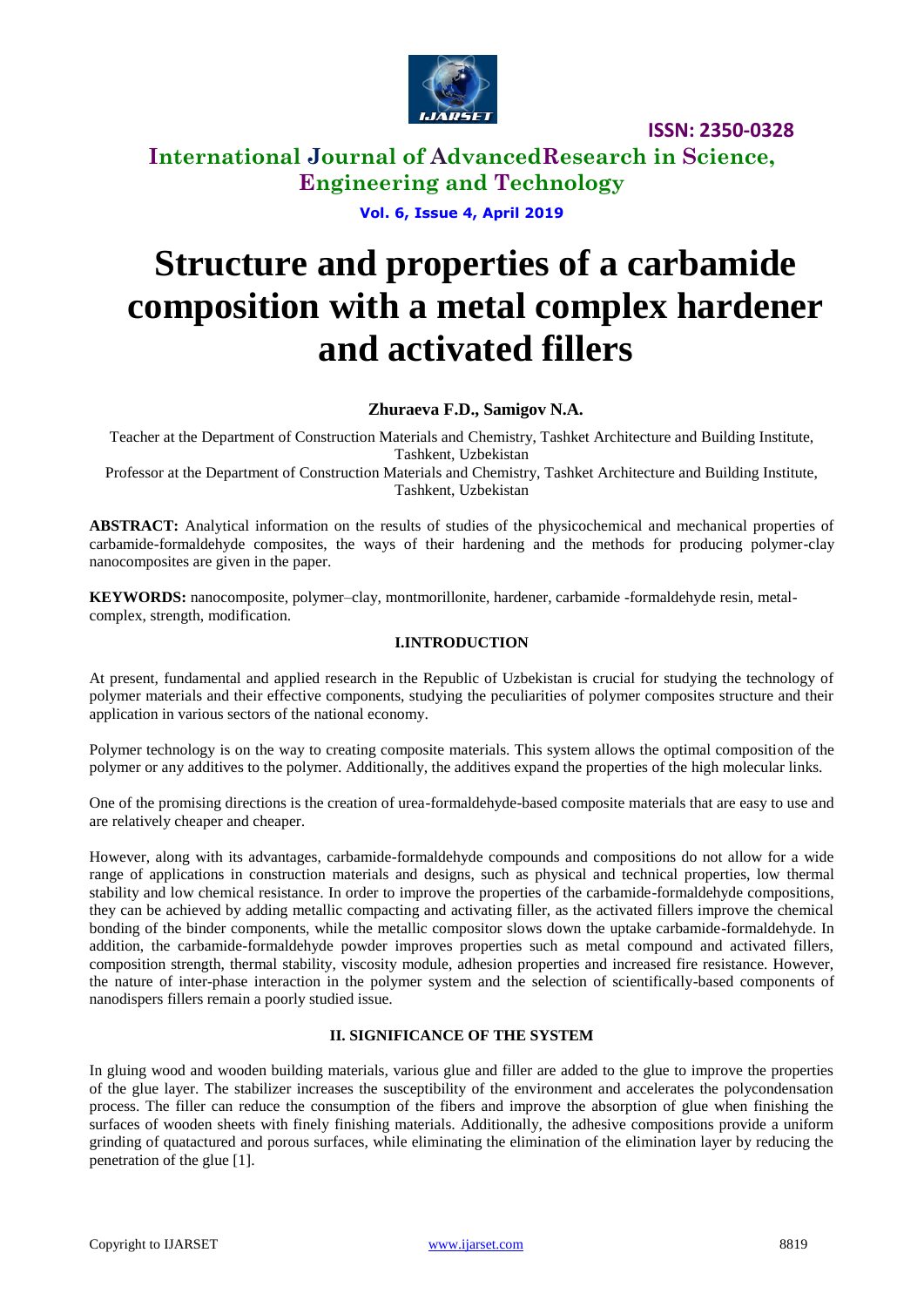

### **International Journal of AdvancedResearch in Science, Engineering and Technology**

### **Vol. 6, Issue 4, April 2019**

### **III. LITERATURE SURVEY**

The idea of creation of polymer composition was proposed by the scientists of the Russian Federation, and scientific works on development of composition and technology of polymer composite materials in the Republic of Uzbekistan I.M.Elshin, S.Javrid, I.K.Kasimov, U.X.Magdeev, V I.Malikhtarovich, V.V.Pattoev, I.V.Putlyaev, Yu.P.Potapov, N.A.Samigov, V.Selyaev, Yu.S.Sokolova, V.Solomatov, M.K Takhirov, V. Kharchevnikov, K. Choshshchiev and others.

Today, carbamide-formaldehyde oligomers, which are distinguished by their fluidity, technological and economical efficiency, are widely used in construction. This product is a urea and formaldehyde that is involved in the polycondensation reaction, its molecular weight is less than 700. The carbamide formaldehyde is made up of ethers -  $CH_2$  - O -  $CH_2$  -) and methylene (-  $CH_2$  -), the free methylol group -  $CH_2OH$ ). The presence of methylol free end group (-  $CH<sub>2</sub>OH$ ) in the smolder affects the viscosity, the stability of the water mixing time and the velocity of the fastening [6].

Lack of sufficient data on the polycondensation mechanism of the carbamide-formaldehyde oligomer has led to the underdevelopment of a large number of products of the same nature. To obtain the carbamide-formaldehyde composition, it is recommended to use carbamide-formaldehyde oligomers with low concentrations of free formaldehyde, high concentrations and processing of KF-J, KF-MT, KF-BJ and KF-B carbamide-formaldehyde composition. [5, 11].

The results of the research showed that, in the same polycondensation conditions of carbamide-formaldehyde, the more free formaldehyde in the structure, the higher the survival rate. Working with this type of work will deteriorate the health conditions. The concentration of the sulphide increases from 50% to 70%, and the release of formaldehyde at the injection time decreases by 2.3 times. The stamp indicates that the free formaldehyde in the content does not exceed 1%. At room temperature, the shelf life is 130 to 150 days [7, 9].

Depending on the formaldehyde pH environment, the urea involved in the polycondensation reaction forms different products in the interaction between the components and the temperature reaction. The urea involved in the condensation reaction in a strong sour environment (pH - 3) flows with the formation of mono- and dimethylenemochevines, depending on the initial interconnection of the formaldehyde components. In a strong enzyme environment, monomethylol-mochevins are formed. However, this process does not end, and this reaction has a repetitive character.

In polystyrene, neutral or unconformably, urea forms soluble polymers in formaldehyde polycondensation. During the condensation of carbamide-formaldehyde oligomers, the methyl group forms, resulting in the growth of molecules. However, this process is very complex because several parallel reactions in the system (the condensation and hydrolysis condensation and hydrolysis differentiation process in various mechanisms) involves the constant reorganization of functional groups and connections [3].

As a result of research, it is possible to achieve the properties of carbamide-formaldehyde compositions by adding metal-coated and activated layers of silicate fillers, as the activated fillers improve the chemical bonding of the connector components, while the metallic condenser does not occur in the process of thawing of urea-formaldehyde. Addition of layered silicate fillers, which are also activated as a filler in the polymer, will enable the formation of new polymer nanocomposites.

Various researchers have pointed out the positive effect of the finisher on the glossy composition's technological properties [4, 8].

Polymer nanocomposites are composite materials whose matrix may be different types of polymers such as thermoplasts, such as elastomers, and plastics as filler particles in the polymer that penetrates the nanorazer range. The nanocomposites are divided into three main types, depending on the shape of the filler and the shape of the particles. [2]. When all the particles are nanorazeric, we work with isothermal nanoservers. For example, spherical silicate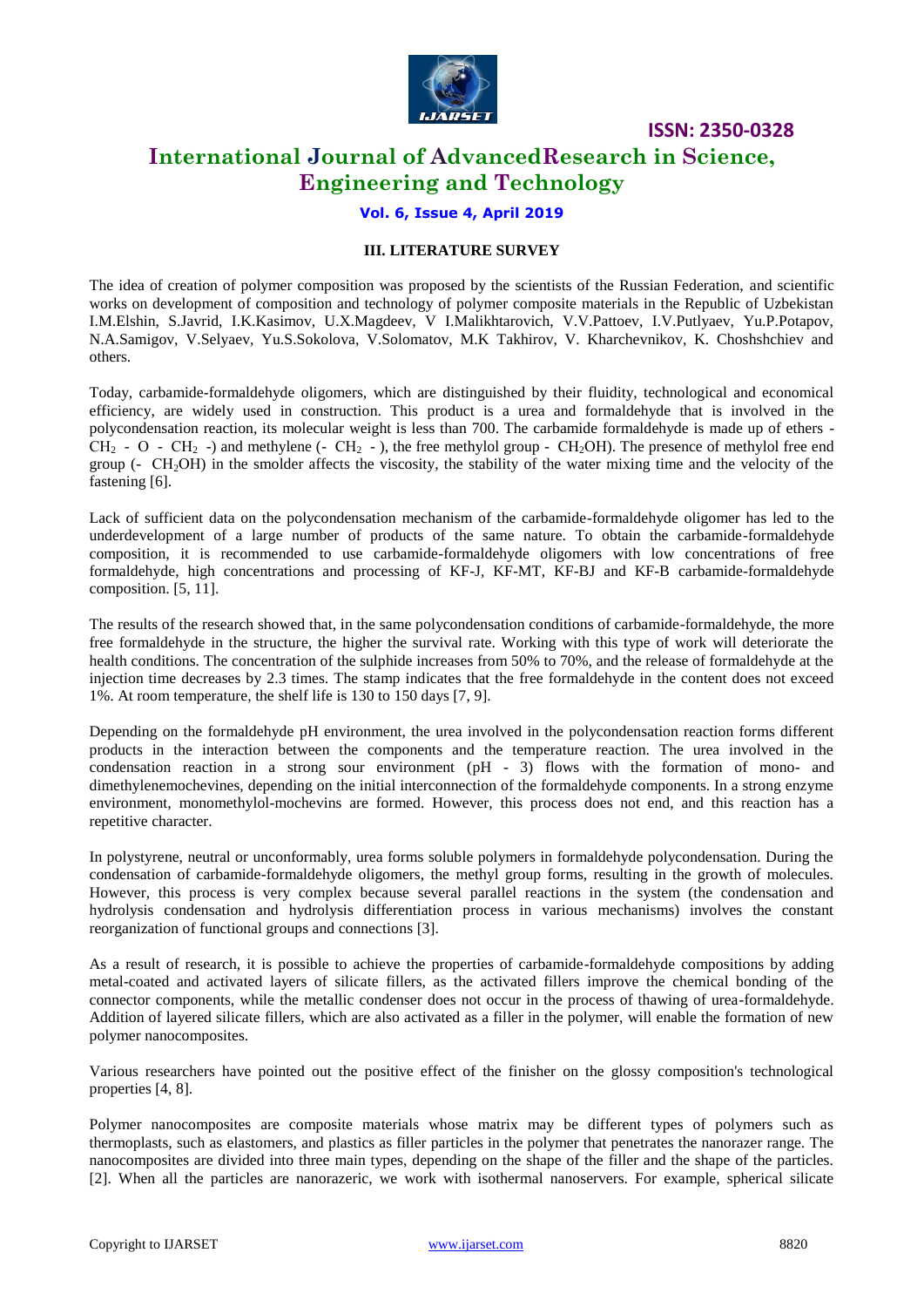

### **International Journal of AdvancedResearch in Science, Engineering and Technology**

### **Vol. 6, Issue 4, April 2019**

particles obtained by "in situ zol-gel" can be obtained [12]. If particles form two nanorazerated modified structures in two directions, they are called nanotubes or "mustaches".

When the third type of particles is only at the nanorazer level, the thickness of the attachment is in layers of several nanometers. The composites involved in this type of complement are called layered polymer nanocomposites.

There are many natural and synthetic materials in nature that can be found in nanoelastic fillers:  $M_6A_2(OH)_{16}CO_3\times nH_2O$  (where M = Mg, Zn and others) with the general chemical formula of graphite, molybdenum and lead sulphide compounds, layers of secondary hydroxides various layers of nature (layered silicates) montmorillonite, saponite, kaolinite, vermiculite, hectorite and others [2].

Fibrous silicates are very common fillers: firstly, the nanoscale particles they have are the same and bodied form, providing high mechanical properties of the composites obtained therein, and the latter is easily found.

Polymers filled with particles of layered silicates provide rigidity, rigidity, thermal and thermoelastic stability of the material, gas shortage, as well as reduce the cost of finished goods.

Nano-composite matepials are also of interest to their perinextic properties. The silicate layers do not pass liquid and gas molecules, and the diffusion coefficient of different liquids and gases in soil-polymer composites is reduced several times more than the diffusion coefficient of the given polymer. The thermal expansion coefficient is significantly reduced when a small (2-3%) soil is added to the polymer matrix, where the rigid layers of the silicate are not deformed and resist polymers bound to the heat expansion.

Soil nanocomposites have a very high decomposition temperature than clean polymers, with high thermal stability [2].

#### **IV. METHODOLOGY**

The glue used for glazed wood and wooden construction materials is added as a variety of additives and fillers. The strainer is added to increase the sour environment and speed up the polycondensation process. Fillers are mainly used to reduce the consumption of the clay and to ensure good adhesion to the surfaces of the clay with wood-stacking sheets. Additionally, the addition of glue compositions helps to completely cover well-treated and porous surfaces that lead to uneven clay, reducing the internal stress and intake of clay.

KF-J carbamidoformaldehyde powder (GOST 14231-78) - white liquid, density at 20  $^{\circ}$  C - 1.3 g / cm<sup>3</sup>; ph-7-8.5; viscosity VZ-I at 40-60 s; concentration  $-67 + 2\%$ , free formaldehyde content - not more than 1%. The physical and chemical properties of KF-J are given in Table 1.

Table 1. Physical and chemical properties of KF-J.

|       | Indicator name                                                           | Function and unit                      |
|-------|--------------------------------------------------------------------------|----------------------------------------|
| $N_2$ |                                                                          |                                        |
|       | Appearance                                                               | The same solid suspension, white with  |
|       |                                                                          | a yellowish color, without any further |
|       |                                                                          | addition                               |
|       | Mass fraction of dry residue                                             | $67 \pm 2$                             |
|       |                                                                          | $68 \pm 1$ (1)                         |
|       | The percentage of free formal dehyde mass in the visual method           | 1,0                                    |
|       | $(\%)$ , potentiometric titration $(\%)$ , no more than                  |                                        |
|       | 60 milk. after viscosity of the viscosity VZ-1 (conical tube 5,4 mm)     | $15 - 40$ (f)                          |
|       | with conditional viscosity at a temperature of $20 \pm 0.5^0$ S, no more | $40 - 60$ (m)                          |
|       | than                                                                     | $25 - 30(1)$                           |
|       |                                                                          | 120(f)                                 |
|       |                                                                          | 180 (m)                                |
|       |                                                                          | 90(1)                                  |
|       | Concentration of hydrogen ion, pH                                        | $7.0 - 8.5$                            |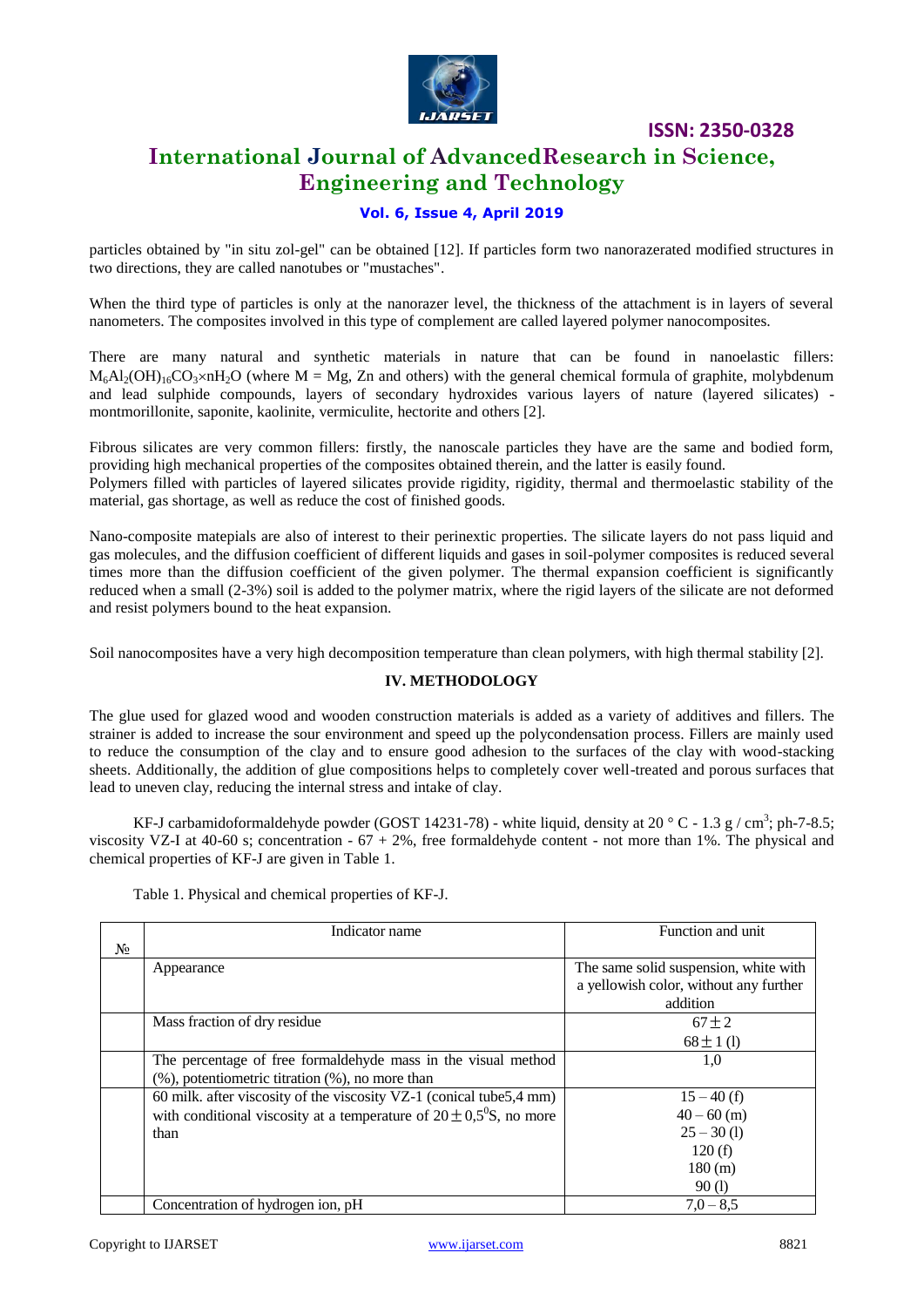

### **International Journal of AdvancedResearch in Science, Engineering and Technology**

### **Vol. 6, Issue 4, April 2019**

| The period of dehydration is not much                                                               |           |
|-----------------------------------------------------------------------------------------------------|-----------|
| $100^{\circ}$ Sat a temperature (S)                                                                 | $45 - 70$ |
| $20 \pm 1^0$ Sat a temperature (S)                                                                  | 10        |
| Water smearing with water at a temperature of 1: 2 at 20 $\degree$ S                                | full      |
| Plasma fracture coefficient (MPa), less absorbing layer of the<br>plywood slab after 24 hours water |           |

The compound is extracted from the metallic complex bearing (MKO-5), which is obtained as follows: Potassium or sodium radonic acid is added to the tube supplied with a 100 ml triacial thermometer and a refrigerant mixer, dissolved in ethanol at ambient temperature and added polyethylene polyamine (PEPA) and orthophosphorus acid, When added thoroughly, the malignant angidrid is added. All in the cocoa mix is stirred for 1 hour until shaffof and colorless mass is formed. At the end of the reaction, 93% of the oligomer exits.

Table 2. Properties of Metallic Capacitance (MKO-5)

| Stabilizer                 | Conditional mark | Chemical formula                                          | Its the property                                                            |
|----------------------------|------------------|-----------------------------------------------------------|-----------------------------------------------------------------------------|
| Polyalkylenamine and metal | MKO-5            | $\vdash$ NH – CH <sub>2</sub> – CH <sub>2</sub> – NH –    | $pH-6,6-6,8$                                                                |
| thiocyanovocyte complex    |                  | MESCH<br>$-CH_2-CH_2-NH-CH_2-CH_2-$<br>Here $M\ell$ NaorK | density $-1,39$ g/sm <sup>3</sup> ,<br>$\eta$ – 0,02-0,03, water<br>soluble |

Natural clay Na + -magnumorillonite was used as activated filler. Silicate plating cations with a mean diameter of 77 nm are 95 mg/eq/ 100 g. The chemical formula of MFC is as follows:

*m{Mg3[Si4O10][OH]2}·p{(Al3+,Fe3+)2[Si4O10][OH]2}·nH2O*,

where m: p is usually 0,8-0,9.

Montmorillonite group of minerals  $[A]_2Si_4O_{10}$  (OH)  $_2 \cdot nH_2O$ , beydelite  $[A]_2Si_3O_9$  (OH)  $_3 \cdot nH_2O$ , nontronite  $[Fe_2Si_4O_{10} (OH)_{3} \cdot nH_2O]$ , etc.) have a high splint, stickiness, density, 80% <0.001 mm, 40-45% <0.25 mkm), cation exchange capacity (80 to 150 mmol-eq / 100 g) and specific surface (600-800 m<sup>2</sup> / g).

X-ray analysis (RSA). One of the basic methods for examining sophisticated composite structures is X-ray Structural Analysis (RSA). The interval distance of the diffraction grids d can be determined by the formula Vulf-Bregg:

 $\lambda = 2d\sin\theta$ 

where: $\lambda$  - the length of radiation fountains,

 $\theta$  - the angle of distribution of ingredients.

#### **V. EXPERIMENTAL RESULTS**

When the metallic complex catalyst (MKO-5) is bonded to the polyalkyleneamine and the thiocyte sour metal component (where Me-Na or K) is obtained by synthesis of urea-formaldehyde oligomer, its pH is almost neutral (6,6 - 6,8).

When the carbamide-formaldehyde polymer binder is added 2-6% to the polymer mass from the MKO-5 catalyst, the ability to survive is within the range of 6-24 hours. The stiffness of the composition is usually fast in the first day and can reach 55-60 MPa for 30 days. The nominal strength of the composition is determined in 90-120 days (Figure 1).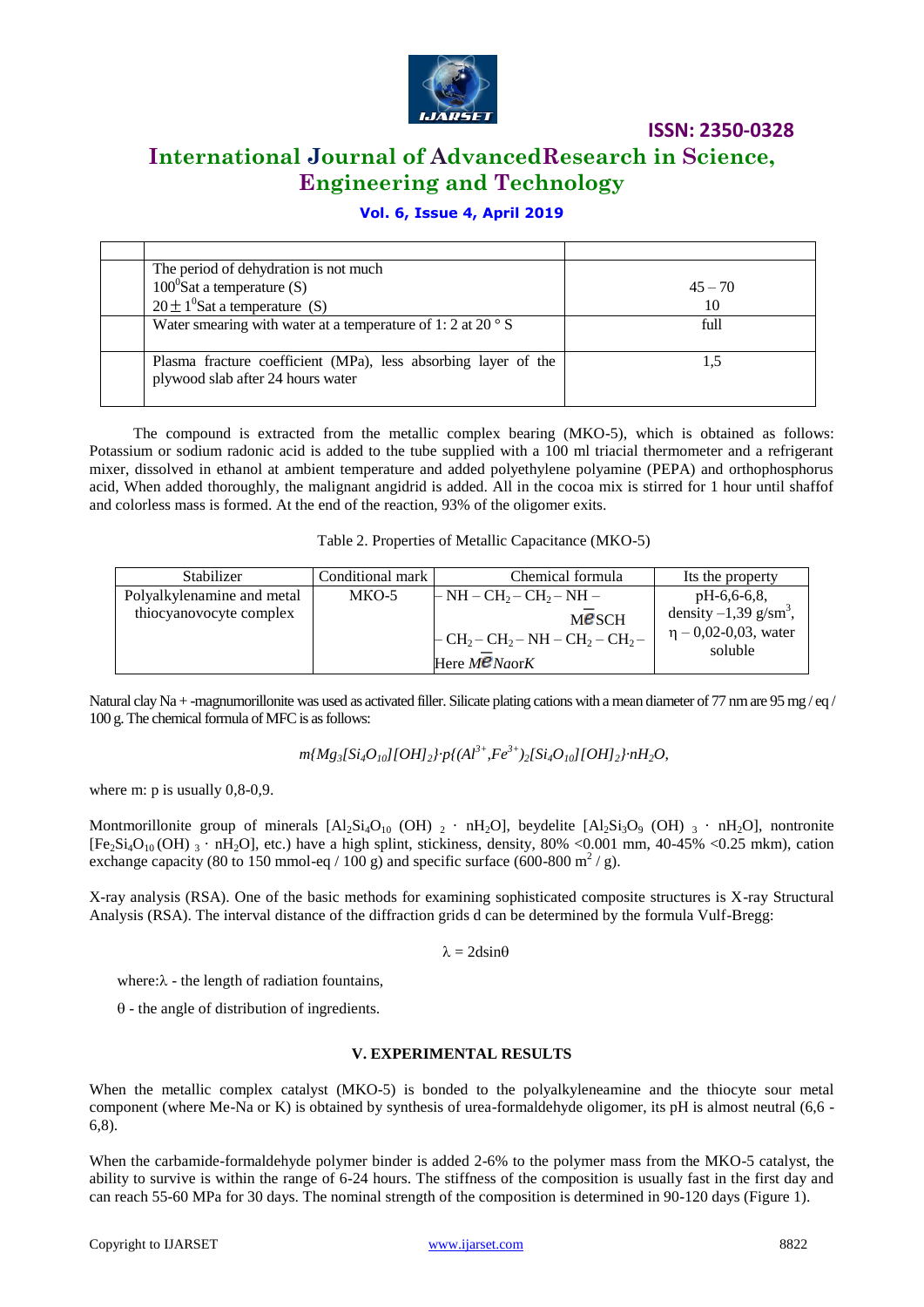

# **International Journal of AdvancedResearch in Science, Engineering and Technology**

**ISSN: 2350-0328**

### **Vol. 6, Issue 4, April 2019**





The carbamide-formaldehyde polymer is reinforced by combining 4-5% of the MKO-5 stabilizing polymer mass, and can achieve high stability even under normal conditions. During the heat treatment of the polycondensation process of MKO-5 carbamide composition a strong catalysis occurs. In this case, the samples achieve a 90% strength. Then, when stored in normal conditions, the strength of the composition reaches 75-80 MPa. The MKO-5 is similar to that of the strong oxidizer of urea-formaldehyde oligomer by catalytic activity despite the almost neutral environment.

It should be noted that the polyalkylenamine in the carbamide campus agglomerates the polymerized building environment and increases the chemical resistance and durability of the composition to the aggressive environment.

This is evidenced by the change in the results of research on the strength and completeness of polyalkylenamine, chlorine galloid, bromine and iodine-based metallic-bearing carbamide-formaldehyde polymer coupling.

| Stabilizer | Full concentration, in%, over time, over time. |      |      |      |
|------------|------------------------------------------------|------|------|------|
|            |                                                | 30   | 90   | 360  |
| MKO-5      | 86,0                                           | 93,2 | 95,4 | 98,2 |

Table 1. Complete carbamide-formaldehyde polymer coupling with metallic compositor

| Table2. Strength of Urea-Formaldehyde Polymer Linking Metallic Complex |  |  |  |
|------------------------------------------------------------------------|--|--|--|
|------------------------------------------------------------------------|--|--|--|

| Stabilizer | Change in time (day) durability (MPa) |                           |                   |                                |                                   |          |
|------------|---------------------------------------|---------------------------|-------------------|--------------------------------|-----------------------------------|----------|
|            |                                       |                           |                   |                                | 30                                | 90       |
| MKO-5      | ے ر                                   | $\sim$<br><u>24</u><br>60 | <u>ຸບ 1</u><br>O. | $\overline{\phantom{a}}$<br>70 | $\neg$ $\circ$<br><u> 10</u><br>4 | 80<br>70 |

Natural clay Na + montmorillonite with a cation exchange capacity of 95 mg eq  $/ 100$  g with an average diameter of silicate plates of  $\sim$  77 nm and Modified montmorillonite (MMT) were used as a filler.

In the ideal case, the chemical formula of MMT looks like  $m[Mg_3[Si_4O_{10}][OH]_2] \cdot p[(Al^{3+},Fe^{3+})_2[Si_4O_{10}][OH]_2] \cdot nH_2O$ , where the ratio m:p is usually 0.8-0.9.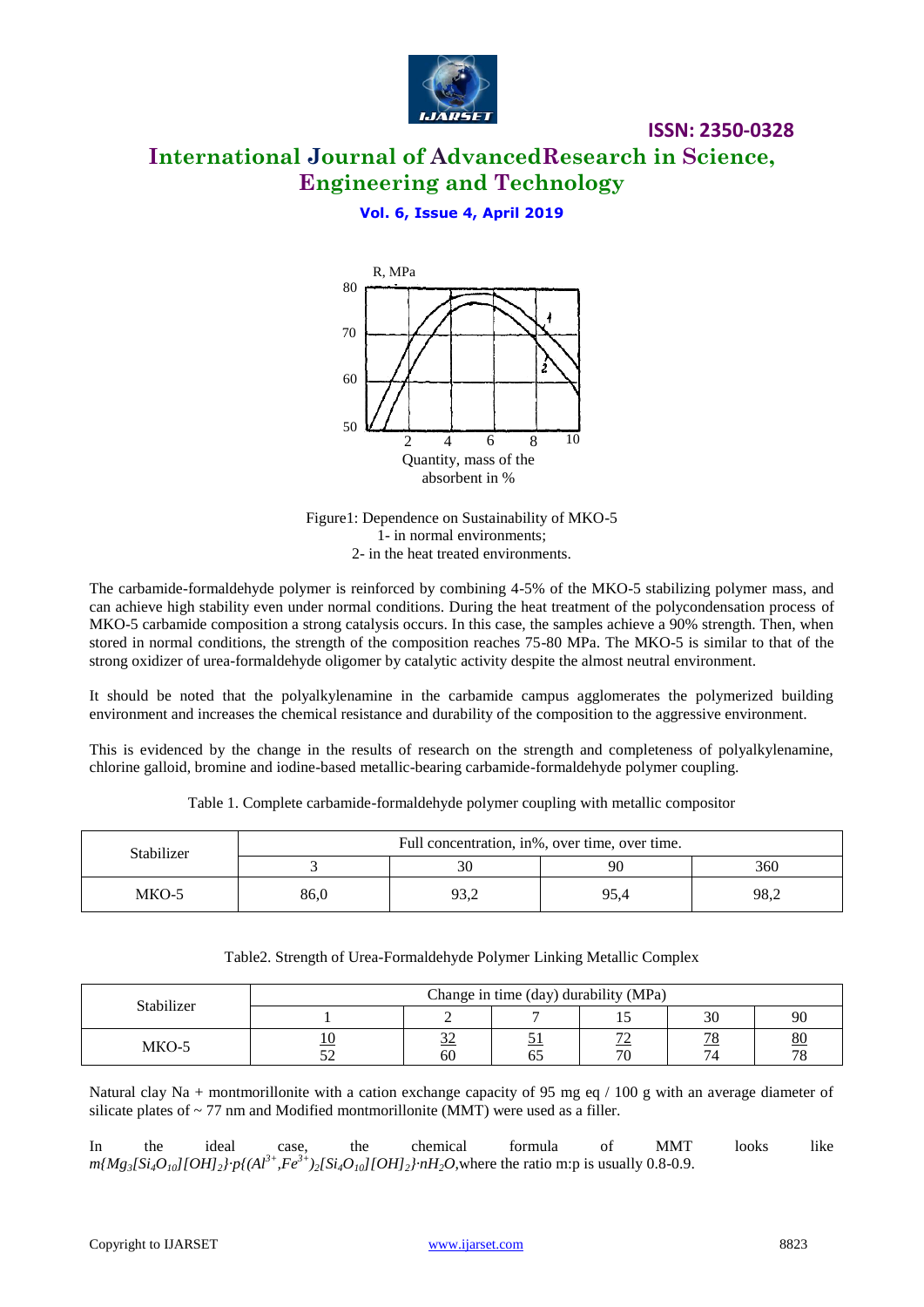

### **International Journal of AdvancedResearch in Science, Engineering and Technology**

### **Vol. 6, Issue 4, April 2019**

A special feature of the minerals of the montmorillonite group (montmoril-lonite $[A_2Si_4O_{10}(OH)_2 \cdot nH_2O]$ ), beidelite[ $Al_2Si_3O_9(OH)_3 \cdot nH_2O$ ], nontronite[ $Fe_2Si_4O_{10}(OH)_3 \cdot nH_2O$ ] etc.) is a high shunt), a high shunt, a subunite of the  $[Fe<sub>2</sub>Si<sub>4</sub>O<sub>10</sub> (OH)<sub>3</sub> · hH<sub>2</sub>O]$ , etc., is a high shunt, a subunite of the  $[Fe<sub>2</sub>Si<sub>4</sub>O<sub>10</sub> (OH)<sub>3</sub> · hH<sub>2</sub>O]$  and others. coherence, high degree of dispersion (80% <0.001 mm, of which 40–45% <0.25 µm), cation exchange capacity (80–150 mmol-eq / 100g) and a huge specific surface area (600–800 m<sup>2</sup>/g).

The introduction of Na-MMT in concentrations of 2 wt.% In a carbamide-formaldehyde resin in the process of in situ polymerization leads, according to X-ray diffraction analysis, to intercalation of SS. At the same time, the reflex of intercalated Na-MMT shifts to the region of smaller angles two theta (6 °), relatively non-intercalated, air-dry Na-MMT, the maximum of which is  $7^\circ$  (Fig. 2).

It should be noted that, depending on the concentration of the injected filler (2 wt.%), The intensity of the reflex increases (Figure 3).

Introduction to the urea-formaldehyde resin of the same amount of modified MMT (Cloisite 30B), the modifier of which contains polar –CH<sub>2</sub>CH<sub>2</sub>OH groups for better compatibility with polar polymers and monomers, does not lead to a noticeable change in the position of the reflection on diffraction patterns. The characteristic Cloisite 30B reflex with a maximum at  $6^\circ$  remains stationary, and the reflex intensity increases proportionally with increasing concentration of the injected filler (Figure 5).





Figure 2: Radiograph of Na + -montmorillonite Figure 3: Radiograph of the composite with 2% of the mass. Na + montmorillonite